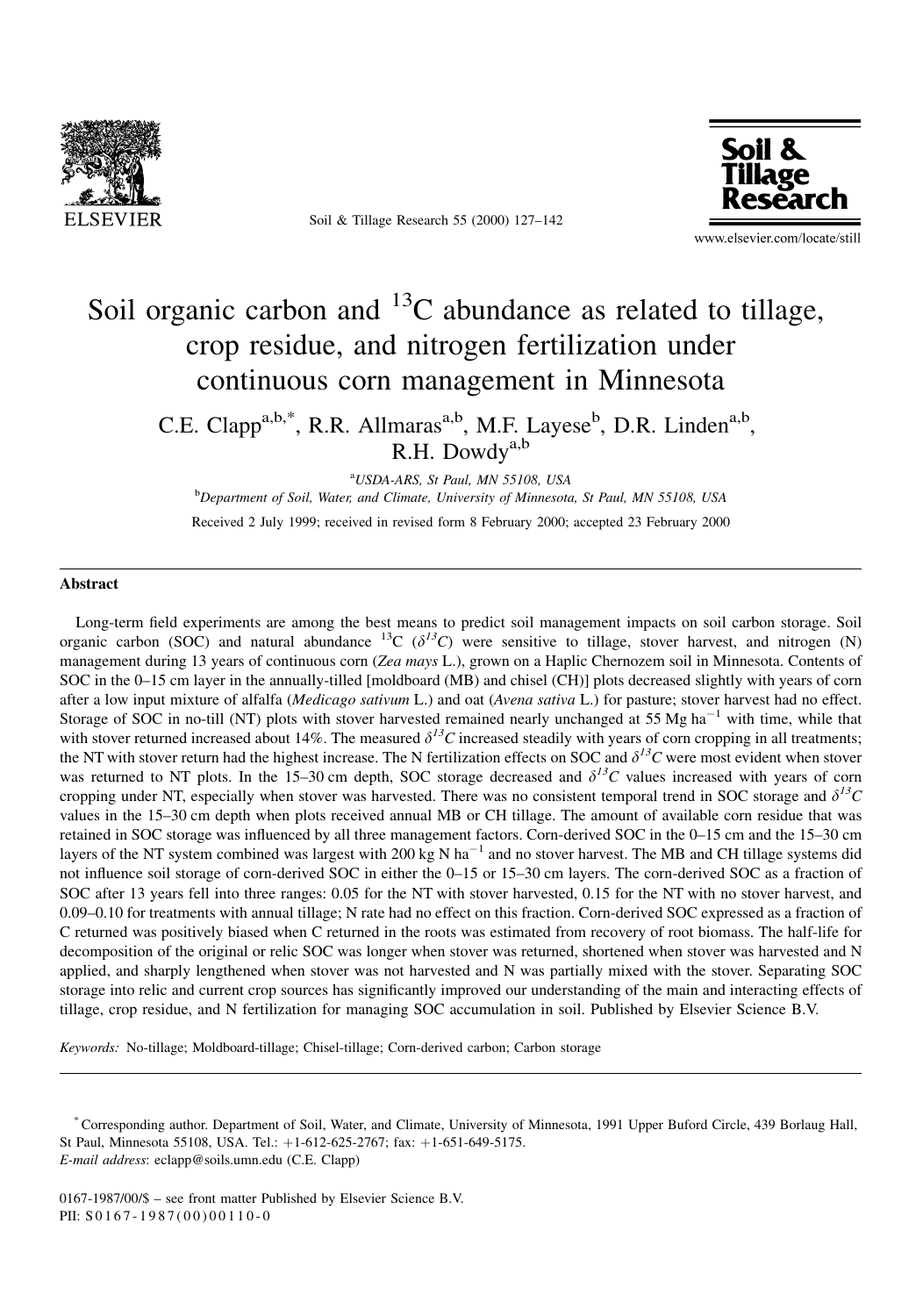# 1. Introduction

Soil organic carbon (SOC) storage is sensitive to tillage systems, crop residue return (or harvest of straw/silage), and nitrogen  $(N)$  management  $-$  each of these main effects and their interactions may have a significant impact on soil physical, chemical, and biological properties either directly or associated with changes in SOC. We report SOC storage in a Waukegan silt loam, a well drained Haplic Chernozem soil in the northern Corn Belt with no calcareous accumulation above 60 cm. The site had a high level of SOC characteristic of alfalfa (Medicago sativum L.) and oat (Avena sativa L.) in rotation pasture, with some manure applications, before continuous corn (Zea mays L.) provided the sole source of C additions and created a  $C_4$ -type input for tracing <sup>13</sup>C natural abundance. Accumulated SOC storage and the  ${}^{13}C$ abundance in the soil derived from the corn stover allowed the separate accounting for the two C pools: (1) that in the soil before the corn (relic C) and (2) that derived from the corn (corn-derived C).

Tillage effects on SOC storage have been characterized either as a single factor or in combination with crop residue management, N fertilization, or both (Havlin et al., 1990; Franzluebbers et al., 1994; Ismail et al., 1994; Lal et al., 1994; Rasmussen and Parton, 1994; Paustian et al., 1997; Reeves et al., 1997; Salinas-Garcia et al., 1997; Dao, 1998). Storage of SOC in shallow soil depths <7.5 cm is usually greater with no-till than in annually-tilled systems when sweep, chisel, disk, or moldboard are the primary tillage tool. However, SOC storage below 7.5 cm can be greater in annually-tilled systems, as shown in two Ohio soils where SOC storage was greater in the no-till system near the surface, but below 7.5 cm the SOC storage was equal to or less than in the moldboard system (Dick and Durkalski, 1987). Wander et al. (1998) demonstrated that tillage system (notill compared to moldboard) effects on SOC storage near the soil surface and deeper in the traditional Ap layer depended on which one of the three Illinois soils were tested. For comparing SOC storage the sampling depth for all treatments should be at least as deep as the maximum depth of tillage (Ellert and Bettany, 1995).

Perhaps more important than SOC storage in many studies with no-till was the impact of decomposing residue on infiltration, run-off, and soil erosion, because the residues were on or near the soil surface. Allmaras et al. (1988) demonstrated nearly identical depth distributions of coarse organic matter and SOC as controlled by tillage systems in a long-term field experiment in Oregon. Microbial biomass is commonly linked to decomposing organic matter (Martin and Haider, 1986), therefore suggesting more bioactive impact on water stable aggregation where there is a larger storage of SOC near the surface in nonmoldboard systems.

The position and quantity of crop residue as well as N fertilization have variable influences on SOC storage (Paustian et al., 1997). When more crop residues are on or near the surface, the storage of SOC has been increased (Larson et al., 1972; Rasmussen et al., 1980; Havlin et al., 1990) but when incorporated by moldboard tillage the quantity of crop residue has had little or no influence on SOC storage (Huggins et al., 1998). Nitrogen fertilization can have variable effects ranging from significantly increased SOC (Blevins et al., 1977; Ismail et al., 1994; Salinas-Garcia et al., 1997) to only small increases of SOC storage (Havlin et al., 1990). Paustian et al. (1997) suggest numerous mechanisms for variable SOC storage response to crop residue return and N fertilization, but conclude that much unexplained variation exists among field experiments.

Recently, studies on SOC storage and turnover have employed  $^{13}$ C natural abundance as an in situ marker of relic and recent SOC pools (Balesdent et al., 1987, 1988, 1990; Angers et al., 1995; Gregorich et al., 1996; Huggins et al., 1998; Liang et al., 1998). Mass concentrations of both SOC and  $^{13}$ C are sufficient to calculate the amount of SOC coming from a  $C_4$  (e.g., corn) crop or from a  $C_3$  [e.g., soybean, *Glycine max* (L.) Merr.] crop. Angers et al. (1995) found that cornderived SOC was evenly distributed with depth in a moldboard plow treatment and accumulated near the soil surface in shallow reduced-tillage treatments, but total SOC storage from corn residue in the 0–24 cm layer was reduced and not significantly affected by tillage when the stover was harvested. Storage of SOC in the study of Balesdent et al. (1990) was shallow tine tillage>no-till>moldboard tillage when stover was returned and N was not limiting. Gregorich et al.  $(1996)$  reported significant SOC turnover as influenced by long-term N fertilization of continuous corn. Total organic  $C$  and  $^{13}C$  measurements indicated that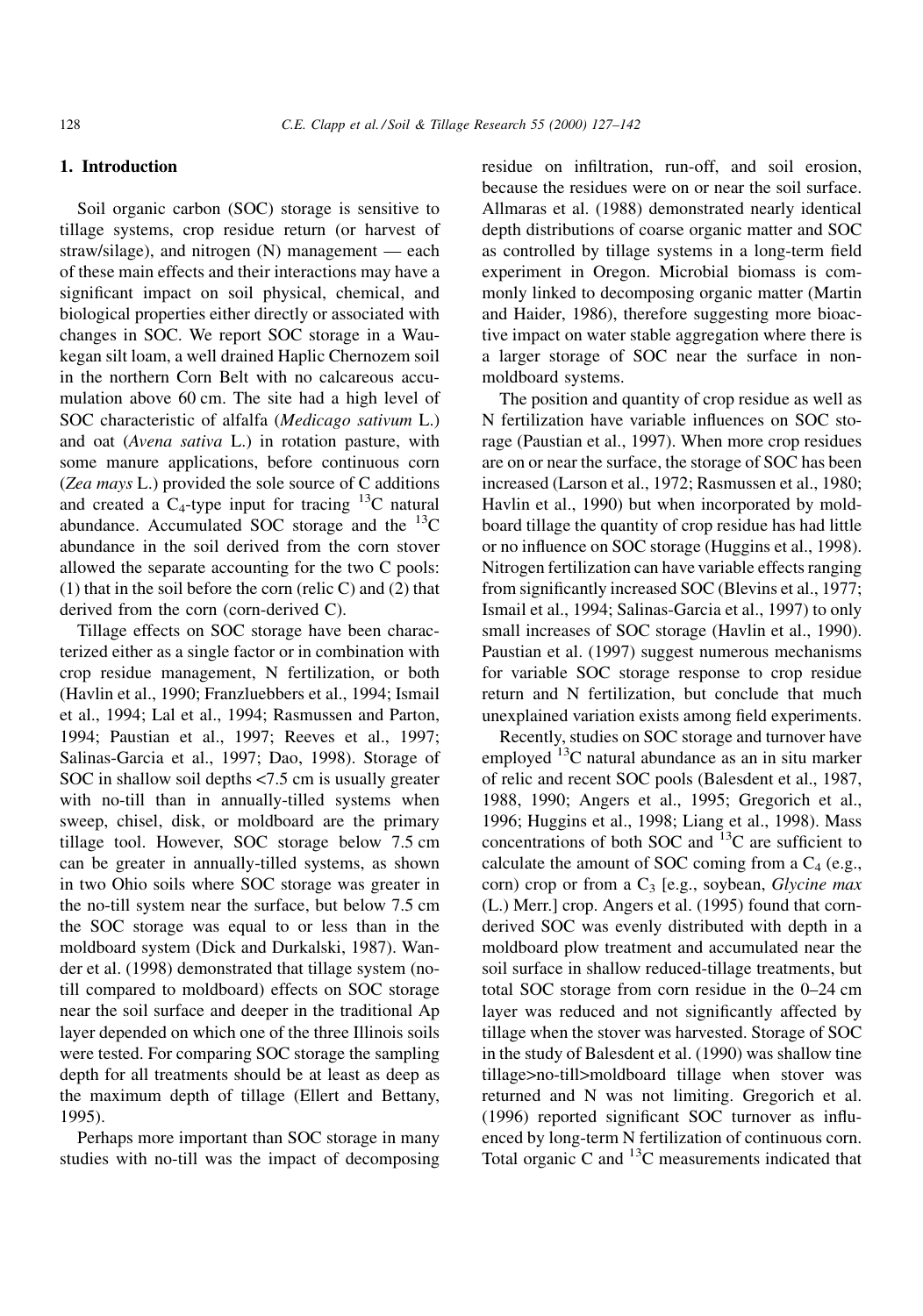fertilized soils had more SOC than unfertilized soils, the difference was accounted for by more  $C_4$ -derived C in fertilized soils. About  $22-30\%$  of the SOC in the Ap layer had turned over and was derived from corn in the fertilized soils; in unfertilized soils only  $15-20%$ was derived from corn. Liang et al. (1998) showed a larger change in SOC storage in a coarse-textured than in a fine-textured soil as related to N fertilization and quantity of residue returned. They noted a fast SOC turnover early and a very small turnover after 12 years of continuous corn.

The objective of this study was to determine the main and interaction effects of tillage, stover harvest, and N fertilization on SOC storage, the  $\delta^{13}C$  label, and corn-derived SOC in the soil within several depths of the tilled layer during a 13-year field experiment with continuous corn, a  $C_4$  crop with a  $-12\%$   $\delta^{13}C$  label. A separate characterization of the relic and corn-derived C afforded the opportunity to assess the impact of these three management treatments on SOC storage.

### 2. Materials and methods

### 2.1. Long-term field experiment

Soil samples for this study were taken from a field experiment, initiated in 1980, at the University of Minnesota Research and Outreach Center in Rosemount, Minnesota to investigate tillage, crop residue management, and N fertilization (Clay et al., 1989). The experiment consisted of eight tillage by residue (stover harvest or return) treatments, each on a randomly allocated, separate block 18-50 m. Each tillage by residue treatment, as a separate block, was subdivided into 12 plots, to give four plots for each of three N fertilization levels. The four N fertilization plots were randomly assigned to one of the three N treatments. Only those treatment combinations sampled for this study will be reported here. The primary tillage treatments in the fall were: no-till (NT), moldboard-plow (MB), and chisel-plow (CH). There was no secondary tillage. Residue treatments were: corn stover returned (r), and corn stover harvested (h). The N levels reported here were 0 and  $200 \text{ kg N} \text{ ha}^{-1}$ , surface broadcast applied as ammonium sulfate before or within 10 days after planting. The current Minnesota soil test recommended N rate

for a grain yield of 6 Mg ha<sup>-1</sup> is 120 kg N ha<sup>-1</sup> for this soil. The N fertilizer was not incorporated in either the annually-tilled (MB and CH) treatments or the NT treatment. Corn, cultivar Pioneer<sup>1</sup> 3780 with a maturity of 105 days, was grown for 13 years. Stover dry matter yields at the time of grain harvest were measured annually by hand sampling two 6 m lengths of row in the center of each plot.

The soil was a Waukegan silt loam (fine-silty over sandy or sandy skeletal, mixed, mesic Typic Hapludoll), formed from silt loam loess (about 50–80 cm) underlain by neutral to calcareous glacial outwash sand and gravel. The FAO classification is a Haplic Chernozem. The site had a uniform slope of less than 1%. Field history involved only 2 years of corn, 1 year of soybean, 5 years of oats interseeded with alfalfa and 20 years of pasture before the corn experiment was started in 1980. There is no historical information about fertilization and biomass production before 1980. At the start of the experiment, the  $0-15$  cm surface soil had an average pH of  $6.4$  (0.01 M CaCl<sub>2</sub>); SOC of 55.5 Mg ha<sup>-1</sup>; CEC of 2.37 cmol  $(NH_4^+)$  $kg^{-1}$  of soil; and C/N ratio of 10.7 (Clay et al., 1989). Prairie grass levels of SOC in adjacent soil averaged 59.1  $\text{Mg}$  ha<sup>-1</sup>.

Average annual precipitation was 82 cm, 61% of which occurred during the growing season  $(1$  May $-30$ September). The number of growing degree days annually averaged 2900 when a growing degree day had an air temperature above  $10^{\circ}$ C but less than 30 $^{\circ}$ C. The average annual air temperature was  $7^{\circ}$ C with an average of  $-11$  and  $22^{\circ}$ C in January and July, respectively. The climate is continental with a subhumid moisture regime.

### 2.2. Soil bulk density

A different system of bulk density (BD) measurement and soil sampling was used in 1993 than previously. Before 1993, BD was measured in selected 7.5 cm depth increments collected with a Giddings sampling tube (1980) or a Uhland core sampler. Both of these sampling methods removed a soil core with a diameter of 7.6 cm; the sampling position was always

<sup>&</sup>lt;sup>1</sup> Mention of a trade or company name is for information only and does not imply an endorsement by the USDA-ARS or the University of Minnesota.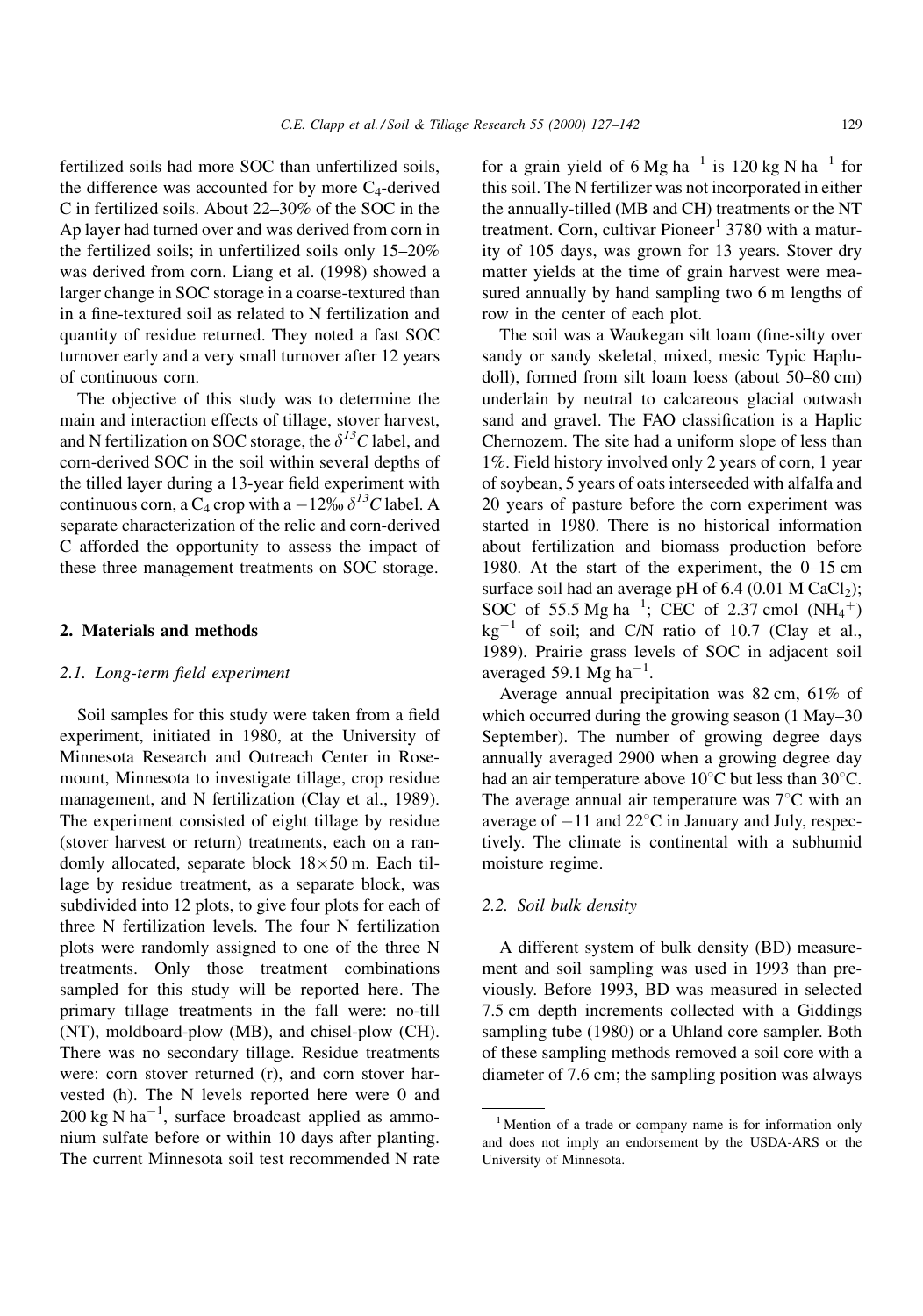about 5 cm from the row center in a non-wheeltrack location. Except in 1980, before imposition of the tillage treatments, and in 1993 at the end of the experiment, soil samples for SOC and  $\delta^{13}C$  were taken independently of the samples for BD, both as related to time and row-interrow position. For the 1993 sampling, soil cores were taken in the row using a procedure (Allmaras et al., 1988) that provided a continuous measure of BD in 5 cm increments to  $60$  cm. Within each subplot of each tillage $\times$ stoverreturn treatment at least 12 randomly selected cores (1.8 cm diameter) were composited for BD measurement; a subsample from the air-dried soil was then used in the SOC and  $\delta^{13}C$  analyses.

Because the 1993 sampling provided paired BD and soil samples for SOC and  $\delta^{13}\overline{C}$  analysis and sufficient data to synthesize a continuous BD function over depth for all treatment combinations at the same time, all BDs between 1980 and 1993 were based upon the 1993 sampling. Comparisons were made, however, for BD measured annually to evaluate if there were any procedural, treatment, or time effects on BD. Whenever the sampling increment before 1993 was not  $0-15$ and 15–30 cm, the depth function of BD was used to estimate values of BD corresponding to their sampling increment.

# 2.3. Analyses for total organic carbon and  $^{13}C$ abundance

Selected soil samples were collected spatially from the field site before planting in the spring of 1980. Core  $(5 \times 15 \text{ cm}^2)$  samples were collected on a grid arrangement in the soil profile overlying a gravel layer at a 90-100 cm depth (Clay et al., 1989). From 1980 to 1992 soil samples were taken within several days after planting  $(10\times2.0 \text{ cm} \text{ cores})$  from each plot corresponding to a tillage×stover management option; all plots were then sampled in mid-July 1993. During the 1980–1993-period soil cores were composited to the N treatment level. Samples were taken from CH treatments less frequently than from the other tillage treatments. Samples on annually-tilled plots were collected at  $0-15$  and  $15-30$  cm depths before 1993; on NT plots, samples were taken at  $0-7.5$ ,  $7.5-15$ , and  $15-30$  cm depths. In 1993 all treatments were sampled for bulk density (BD) and analyzed for SOC in 5 cm increments. The data were normalized to

match the  $0-15$  and  $15-30$  cm depths. An extra set of soil samples (fallow) was taken in 1980 and 1993 from four alleyways between the tillage×stover return plots. Alleyways had been clean-tilled without crops since 1980.

All soil samples were analyzed for SOC and  $^{13}$ C natural abundance. Composite samples were passed through a 2 mm sieve, stones were removed, and roots and residues were returned. The composite was subsampled and ball milled for analysis. Duplicate subsamples of about 2 mg were then run on an elemental analyzer and a stable isotope ratio mass spectrometer (Carlo Erba<sup>1</sup>, model NA 1500 and Fisons<sup>1</sup>, Optima model; Fisons, Middlewich-Cheshire, UK) configured into a continuous flow system. The isotope analyses were expressed in terms of  $\%$  values

$$
\delta^{13}C = \left[ \left( \frac{R_{\text{sam}}}{R_{\text{std}}} \right) - 1 \right] \times 10^3 \tag{1}
$$

where  $R_{\text{sam}} = {}^{13}C/{}^{12}C$  ratio for the sample, and  $R_{\text{std}} = {}^{13}C/{}^{12}C$  ratio of the working standard. The  ${}^{13}C$ values were calculated relative to Pee Dee Belemnite as an original standard. Urea and soil with  $\delta^{13}C$  values of  $-18.2$  and  $-17.6\%$ , respectively, served as working standards.

The fraction of SOC derived from corn was calculated from the equation

$$
\delta_{\rm m} = f \delta_{\rm a} + (1 - f) \delta_{\rm b} \tag{2}
$$

where  $\delta_{\rm m}$  is the current  $\delta^{13}C$  in the SOC, f the fraction of SOC from corn,  $\delta_a$  the  $\delta^{13}$ C from corn residue  $(-12\%)$ , and  $\delta_b$  the initial  $\delta^{13}C$  in SOC. The cornderived SOC in Mg ha<sup>-1</sup> is the product of f and the measured SOC. The remaining SOC is relic SOC.

Statistical procedures were based upon duplication of field-sampled BD, total SOC, and  $\delta^{13}C$  values in the presence of random error. The tillage×stover-return treatments and the N rates within each tillage $\times$ stoverreturn treatment block were randomly assigned stagewise. The N treatments were quadruplicated within each tillage×stover-return treatment block.

## 3. Results

## 3.1. Soil bulk density

Profiles of soil BD (Fig. 1) indicate tillage depths consistent with those observed in an adjacent experi-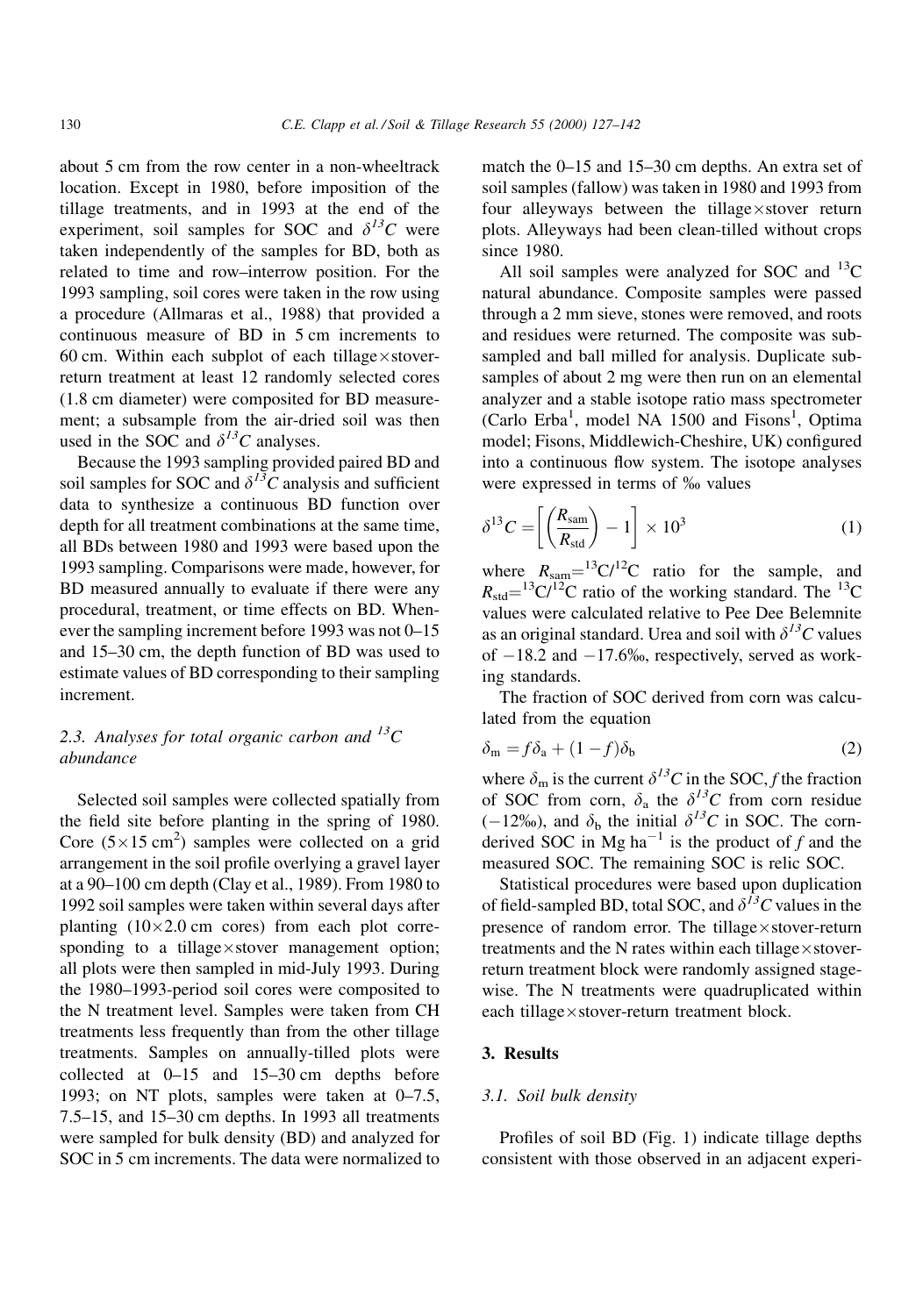

Fig. 1. Profiles of soil BD measured in 1993 for three tillage treatments with  $(-)$  and without  $(\ldots)$  stover return, and for a fallow soil at the same field site (plotted points have a standard error of the mean= $0.03$  g cm<sup>-3</sup>).

ment where the same machinery was used (Allmaras et al., 1996). The means in Fig. 1 averaged over the N treatments have a standard error of the mean  $<$ 0.03 g cm<sup> $-3$ </sup>. Within the depth of annual tillage (17 cm in CH and 23 cm in MB), the BD of treatments with incorporated stover were somewhat less than when stover was removed. Earthworm burrowing, casting, and residue incorporation activity (observed visually) were higher in the NT treatment without stover harvest; it decreased BD in the upper 20 cm. Crop residue could have readily been carried down to 10 cm by earthworm activity, which produced a markedly greater brittle fracture of aggregates within the upper 10 cm of the treatment with stover return. Greater incorporation of crop residue into the 5-10 cm depth in the CH treatment may explain the lower BD (mean over both stover management options) compared to the MB and NT in this same depth interval. Buried crop residue in the MB system was concentrated close to the maximum tillage depth (Allmaras et al., 1996), which was about 23 cm in this study.

The BD was higher between 20 and 30 cm, in the NT treatment, and between 25 and 37 cm in the MB and CH treatments when stover was returned. These differences were below the residue return depth. This effect may be due to migration of C or some other constituent, and crop rooting depth (Dowdy et al., 1988), but cannot be completely explained. Over the depth range from 2 to 22 cm, the BD in the fallow treatment was higher than in any treatment with  $continuous$  continuous corn. Comparative BD profiles (Fig. 1) show that corn rooting and corn stover return reduced BD in the soil layers above 20 cm.

The BD values measured annually with the Uhland sampler after planting and before significant rainfall were consistently  $0.1$  g cm<sup>-3</sup> lower than those measured with the small diameter tube in 1993 (data not shown). The difference between methods was likely not large enough to be sensitive to the magnitude of the BD measured. Some of this difference may have been caused by soil consolidation within the tilled layer during the period between planting and the July 1993 sampling.

# 3.2. SOC and  $^{13}C$  abundance

Amounts of SOC storage in the  $0-15$  cm layer over the 13-year period (Fig. 2A) generally remained constant or decreased with time for both the 0 and  $200 \text{ kg N} \text{ ha}^{-1}$  rates. Each mean in Fig. 2A has a confidence interval ( $p<0.05$ ) of 0.09 Mg ha<sup>-1</sup> based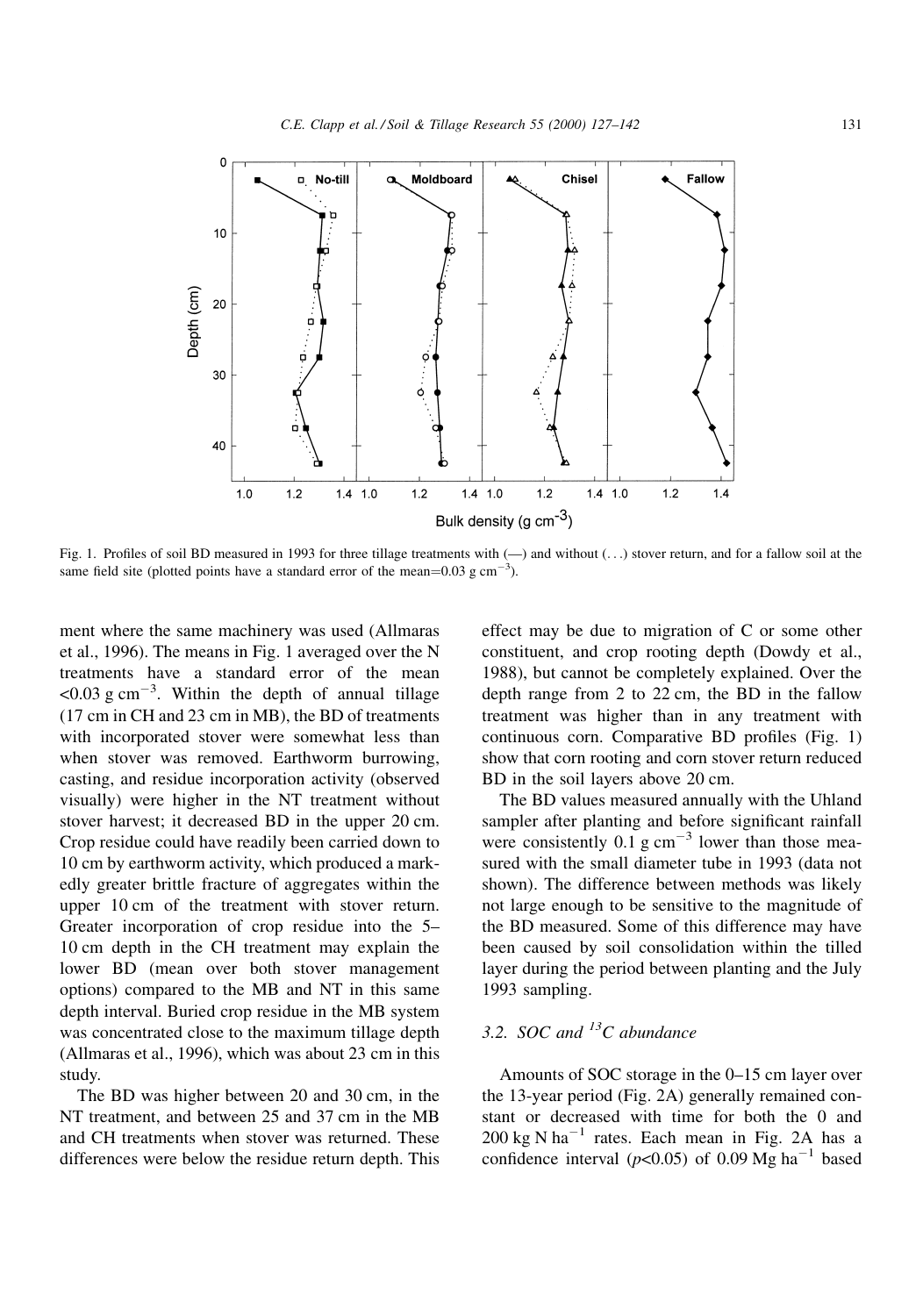

Fig. 2. SOC in: (A) 0-15 cm and (B) 15-30 cm depth over a 13-year period as influenced by tillage and N rate treatments with  $(-)$  and without  $(\ldots)$  stover return (N applied annually). Each mean has a confidence interval (p<0.05) of 0.09 and 0.11 Mg ha<sup>-1</sup> for (A) and (B) respectively.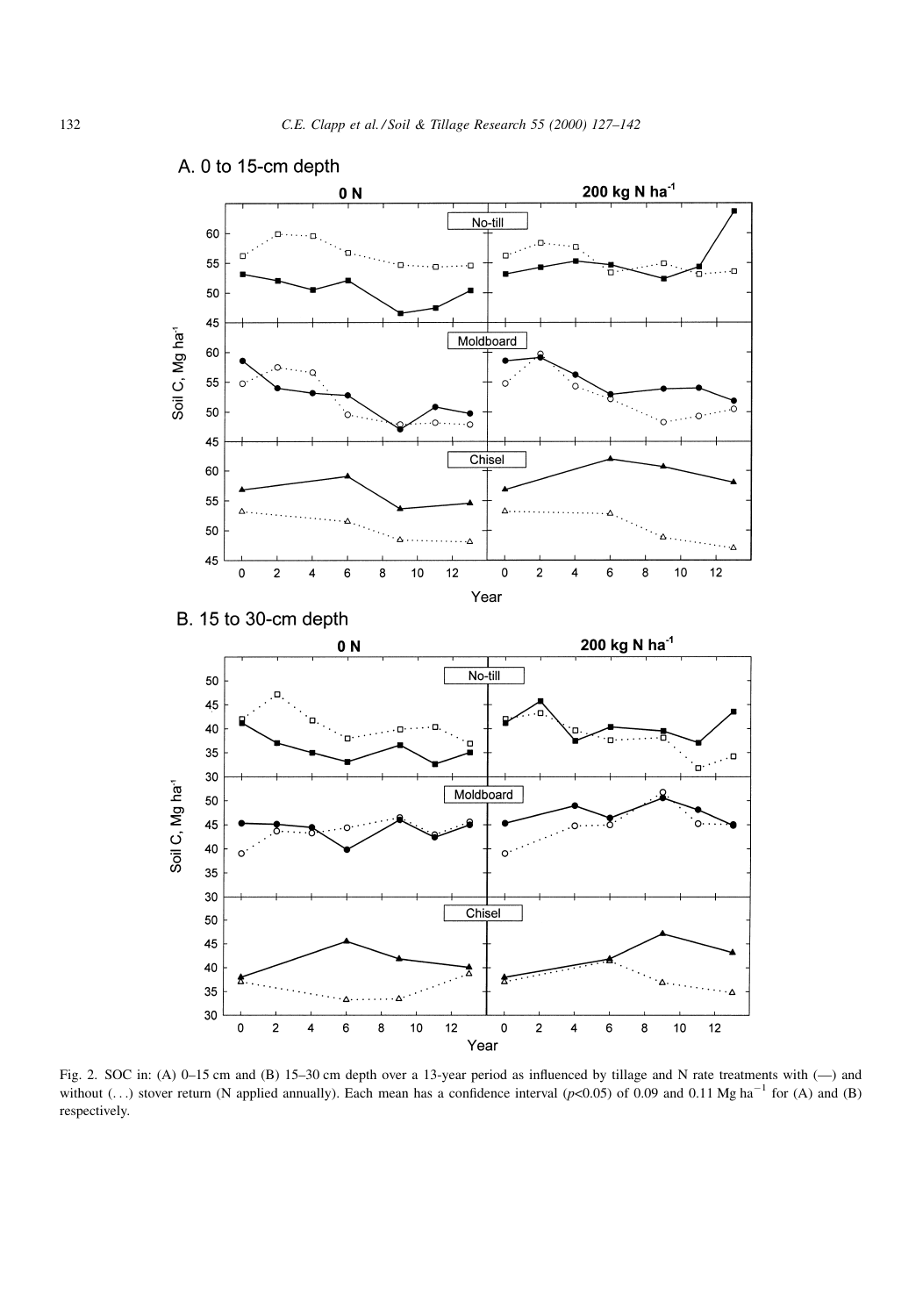upon random error between plots treated alike at one time of sampling. The SOC in the MB tillage (with both options of stover management and both N rates) decreased throughout the 13-year period, but SOC in the CH tillage (with both options of stover management) showed a distinct decline only after 6 years. Values of SOC in the NTh were considerably higher than in the NTr treatment in year 0 and remained offset throughout the 13-year period. Of the three tillage treatments, NT showed the least change from the original SOC contents.

The temporal patterns among tillage treatments in the  $15-30$  cm layer (Fig. 2B) differed from those in the 0±15 cm layer (Fig. 2A). Each mean in Fig. 2B has a confidence interval  $(p<0.05)=0.11$  Mg ha<sup>-1</sup>. The NT treatment showed a gradual reduction in SOC contents over time for both N rates, but the MB and CH treatments had no consistent trends over the 13-year period.

The different temporal patterns of SOC content in the  $0-15$  and  $15-30$  cm layers among tillage treatments (Fig. 2) are somewhat consistent with how crop residue is incorporated (Allmaras et al., 1996). Very little crop residue was mechanically buried below 15 cm in the NT treatment unless moved by earthworm activity. Nearly all crop residue in the CH treatment were buried above 15 cm. Crop residue on the surface at the end of summer in the MB treatment is buried below 15 cm, while the mostly decomposed crop residue from the prior year was inverted to be within the top 10 cm.

Soil  $\delta^{13}C$  values generally increased in both the 0-15 and  $15-30$  cm layers (Fig. 3) throughout the 13year period. Although Gregorich et al. (1996) suggest these increases should not be linear, the trend was linear over the 11-year period. The slope of these linear regressions, used as a trend indicator, shows differences of  $\delta^{13}C$  change related to tillage system, stover return option, and N rate. All slopes except those in the NTh treatment in the  $0-15$  cm layer (Fig. 3A) were greater than 0 ( $p<0.05$ ), irrespective of N rate. This lack of change in the NTh and not in the MBh and CHh treatments was probably caused by a characteristic slow decomposition pattern when corn crown and root tissue was not mechanically incorporated; lower dry matter yields may be partially causative. The mean standard error of a slope estimate in Fig. 3A was 0.02% per year.

The intercepts, or predicted  $\delta^{13}C$  for the 0–15 cm layer at the beginning of the experiment in 1980, did not differ significantly as influenced by N rate and tillage treatment. There was a somewhat smaller predicted intercept when the stover was harvested in all tillage and N treatments, which suggests an immediate corn label of the  $\delta^{13}C$  (Fig. 3A). The overall mean  $\delta^{13}C$  ( $\pm$ standard deviation) for the 0–15 cm layer in 1980 was  $-19.79\pm0.13%$ .

The slope and intercept estimates for the temporal  $\delta^{13}$ C trends were much different in the 15–30 cm layer  $(Fig. 3B)$  than in the  $0-15$  cm layer (Fig. 3A). The only slope estimates greater than  $0$  ( $p<0.05$ ) are those for both N rates in the NTr treatment; this response in the absence of mechanical incorporation is more evidence for biological incorporation of SOC below 15 cm. Although the SOC storage in the  $15-30$  cm depth of the MB treatment did not change significantly over the 13-year period, that in the NTh treatment declined (Fig. 2B). The  $\delta^{13}C$  values increased in the NT tillage, but those in the MB tillage remained unchanged or declined over time. Because the soil samples were taken after incorporation and before significant decomposition during the summer, the measured  $\delta^{13}$ C did not detect this reservoir of corn-C that left no residual label in the 15-30 cm layer of the MB treatment. Slope relations in the CH treatment were more like the NT probably because there was little or no mechanical incorporation into the 15–30 cm layer. The standard error for the slope parameter in the 15 $-$ 30 cm layer was 0.03% per year, somewhat larger than in the  $0-15$  cm layer. Intercept estimates in the 15–30 cm layer were not sensitive to tillage, N rate, or stover treatment; the estimated mean  $\delta^{13}C\pm$ standard deviation for this layer in 1980 was  $-18.03\pm0.18\%$ . Thus, the initial mean  $\delta^{13}C$  of this layer was substantially greater than in the  $0-15$  cm layer, indicating the longer term influence of  $C_4$  plants into the SOC with depth. Observations made in the MB and NT treatments in 1993 (year 13) are not shown in Fig. 3 because there was an unusual  $C_3$  label produced by weed infestation.

As mentioned above, some of the temporal responses of the  $\delta^{13}C$  were true treatment effects related to amount of crop residue produced (Linden et al., 2000). Another indication that there were year effects on corn production is the comparative measures of error. The random error of the  $\delta^{13}C$  derived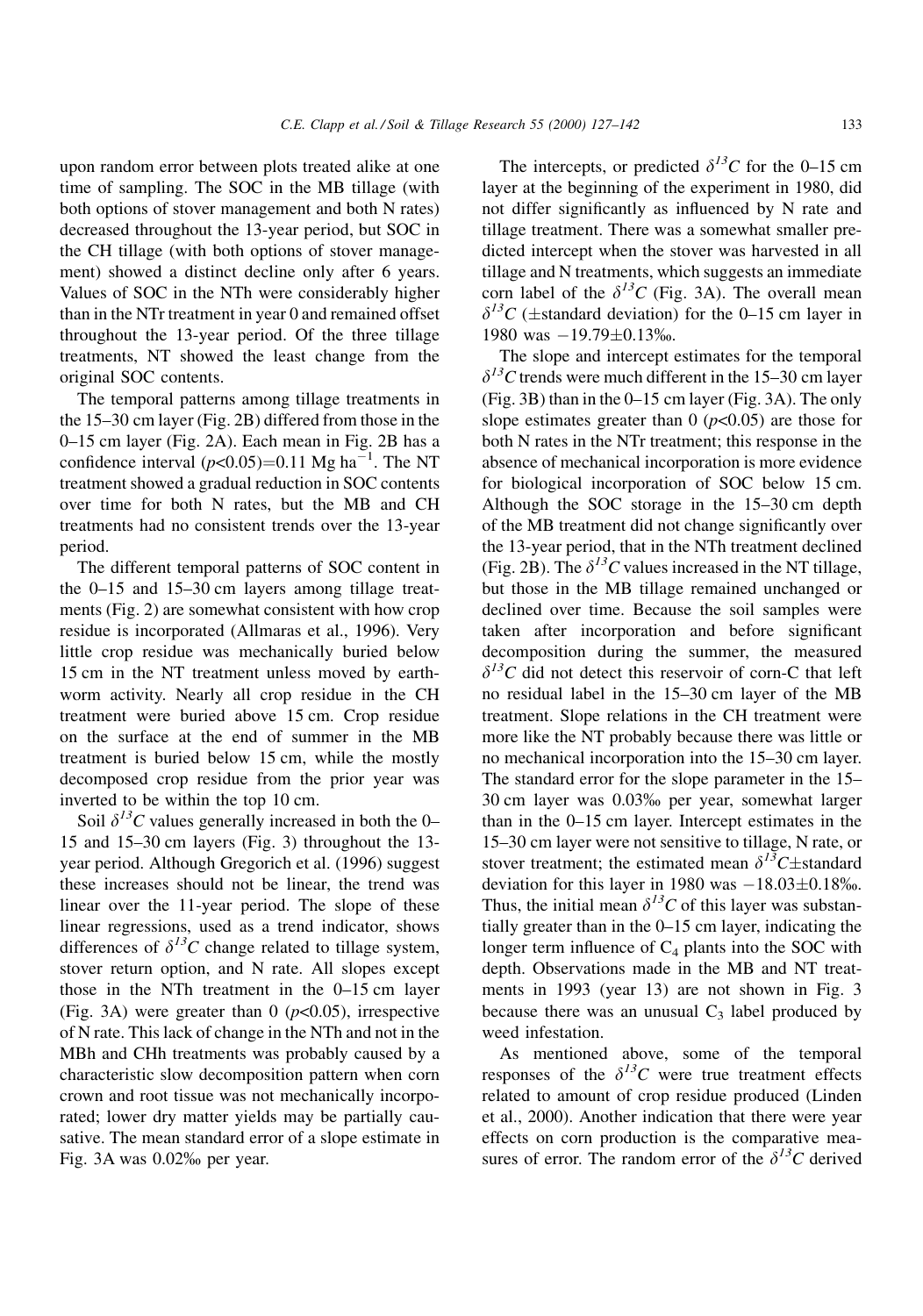

Fig. 3. Natural abundance <sup>13</sup>C label of SOC in: (A) 0–15 cm and (B) 15–30 cm depth over a 13-year period as influenced by tillage and N rate treatments with  $(-)$  and without  $(...)$  stover return (N applied annually; only statistically significant linear relations shown).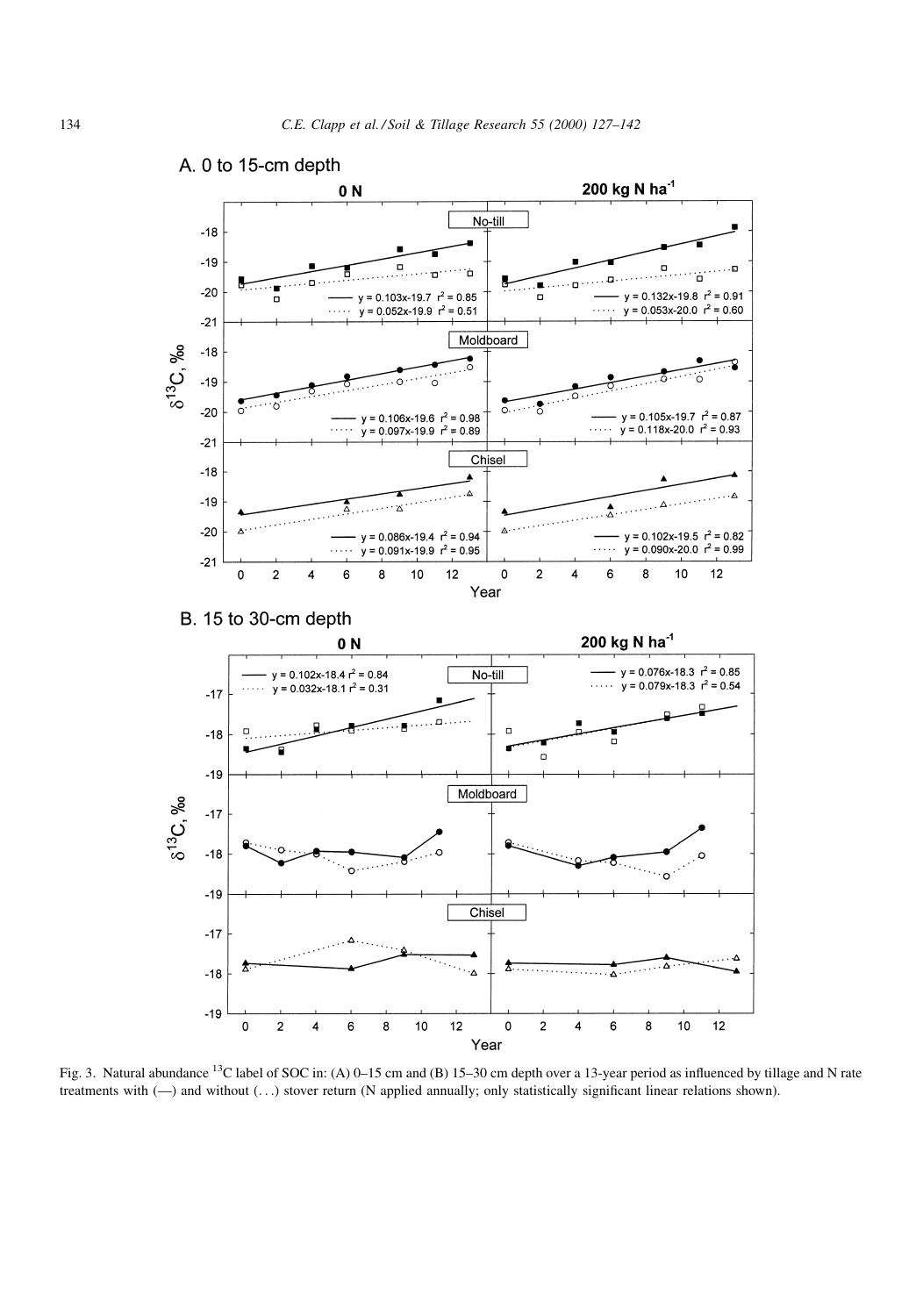Table 1

SOC, C/N ratio and  $\delta^{13}C$  in two soil depths as influenced by tillage, stover harvest, and N rate treatments at the beginning and after 13 years of continuous corn

| Treatment <sup>a</sup>  | SOC $(Mg ha^{-1})$ |         |                    | C/N    |         |       | $\delta^{13}C~(\%$ <sub>0</sub> ) |            |         |
|-------------------------|--------------------|---------|--------------------|--------|---------|-------|-----------------------------------|------------|---------|
|                         | Year 0             | Year 13 |                    | Year 0 | Year 13 |       | Year 0                            | Year $13b$ |         |
|                         |                    | $0 N^c$ | 200 N <sup>c</sup> |        | 0 N     | 200 N |                                   | 0 N        | 200 N   |
| $0-15$ cm <sup>d</sup>  |                    |         |                    |        |         |       |                                   |            |         |
| NTh                     | 56.2               | 54.5    | 53.6               | 10.8   | 12.1    | 11.5  | $-19.8$                           | $-19.4$    | $-19.3$ |
| NTr                     | 53.1               | 50.4    | 63.6               | 10.6   | 11.5    | 11.7  | $-19.6$                           | $-18.4$    | $-17.9$ |
| MBh                     | 54.8               | 47.9    | 50.5               | 10.6   | 11.1    | 11.6  | $-20.0$                           | $-18.5$    | $-18.4$ |
| MBr                     | 58.6               | 49.7    | 51.8               | 10.8   | 12.0    | 12.1  | $-19.6$                           | $-18.2$    | $-18.6$ |
| <b>CHh</b>              | 53.2               | 48.1    | 47.0               | 10.8   | 11.0    | 10.6  | $-20.0$                           | $-18.8$    | $-18.8$ |
| CHr                     | 56.9               | 54.6    | 58.0               | 10.9   | 11.8    | 11.3  | $-19.3$                           | $-18.2$    | $-18.1$ |
| $15-30$ cm <sup>d</sup> |                    |         |                    |        |         |       |                                   |            |         |
| NTh                     | 42.0               | 36.9    | 34.2               | 11.5   | 11.0    | 12.1  | $-17.9$                           | $-17.8$    | $-17.2$ |
| NTr                     | 41.2               | 35.0    | 43.5               | 11.8   | 11.1    | 11.5  | $-18.4$                           | $-17.2$    | $-17.2$ |
| MBh                     | 39.0               | 45.6    | 45.0               | 11.2   | 11.4    | 11.1  | $-17.7$                           | $-17.9$    | $-18.2$ |
| MBr                     | 45.3               | 45.0    | 44.8               | 12.0   | 11.6    | 11.7  | $-17.8$                           | $-17.5$    | $-17.8$ |
| CHh                     | 37.0               | 38.7    | 34.7               | 11.4   | 11.0    | 11.2  | $-17.9$                           | $-18.0$    | $-17.9$ |
| CHr                     | 38.0               | 40.1    | 43.1               | 11.6   | 11.4    | 11.4  | $-17.7$                           | $-17.5$    | $-17.7$ |

<sup>a</sup> NT: no-till, MB: moldboard-plowed, CH: chisel-plowed; h: stover harvested, r: stover returned.

 $<sup>b</sup>$  Estimated values from regression for 15–30 cm depth.</sup>

 $c$  0 N and 200 N are 0 and 200 kg N ha<sup>-1</sup>.

<sup>d</sup> Soil layer depth.

from duplication among field plots treated alike was 0.005 and 0.012‰, respectively, for the  $0-15$  and 15 $-$ 30 cm layers; the respective random error derived from the regressions (Fig. 3) were 0.051 and 0.105%, about 10 times larger than the true random error.

The initial and final values of SOC storage and  $\delta^{13}C$ label over the 13-year period are summarized in Table 1. Storage of SOC in the MB tillage decreased during the 13-year period in the  $0-15$  cm layer irrespective of stover harvest or N fertilization, but in the 15-30 cm layer there was no change. In the NT and CH tillages there was an SOC decrease in the  $0-15$  cm layer when stover was harvested. These changes of SOC in the 0-15 cm layer of NT carried on into the 15–30 cm layer. Corn residue increased the  $\delta^{13}C$  label in the  $0-15$  and  $15-30$  cm soil layers for all treatment combinations, even when stover was harvested. When taken together these changes in SOC storage and  $\delta^{13}C$ as related to common treatment inputs demonstrate the hazard of conclusions from observations in segments of the traditional plow layer.

The somewhat conservative C/N ratio (Table 1) not influenced by treatment and time suggests no N stress influences on microbial activity associated with C mineralization.

### 3.3. Soil storage of corn-derived carbon

The corn-derived SOC storage (Fig. 4) was influenced by all three management treatments: tillage system, stover harvest, and N rate. Corn-derived SOC storage varied significantly about the fitted relations. This variation was much larger than that indicated by laboratory duplication or field response of plots treated alike as determined in an ANOVA. These regression models had a 0 intercept even though the  $\delta^{13}$ C signature indicated historical label from C<sub>3</sub> plants. This type of a regression model averages the slopes from 0, each slope determined by each observation. Observations in Fig. 4 are plotted in the year when sampled, but the regression lines were computed using the input: year  $x' = (year x - 1)$  to focus on the year of incorporation.

Corn-derived SOC in the  $0-15$  cm layer of the NT system (Fig. 4A) had the largest slope with 200 N and stover return; the next largest was stover return without N addition. When the stover was harvested, the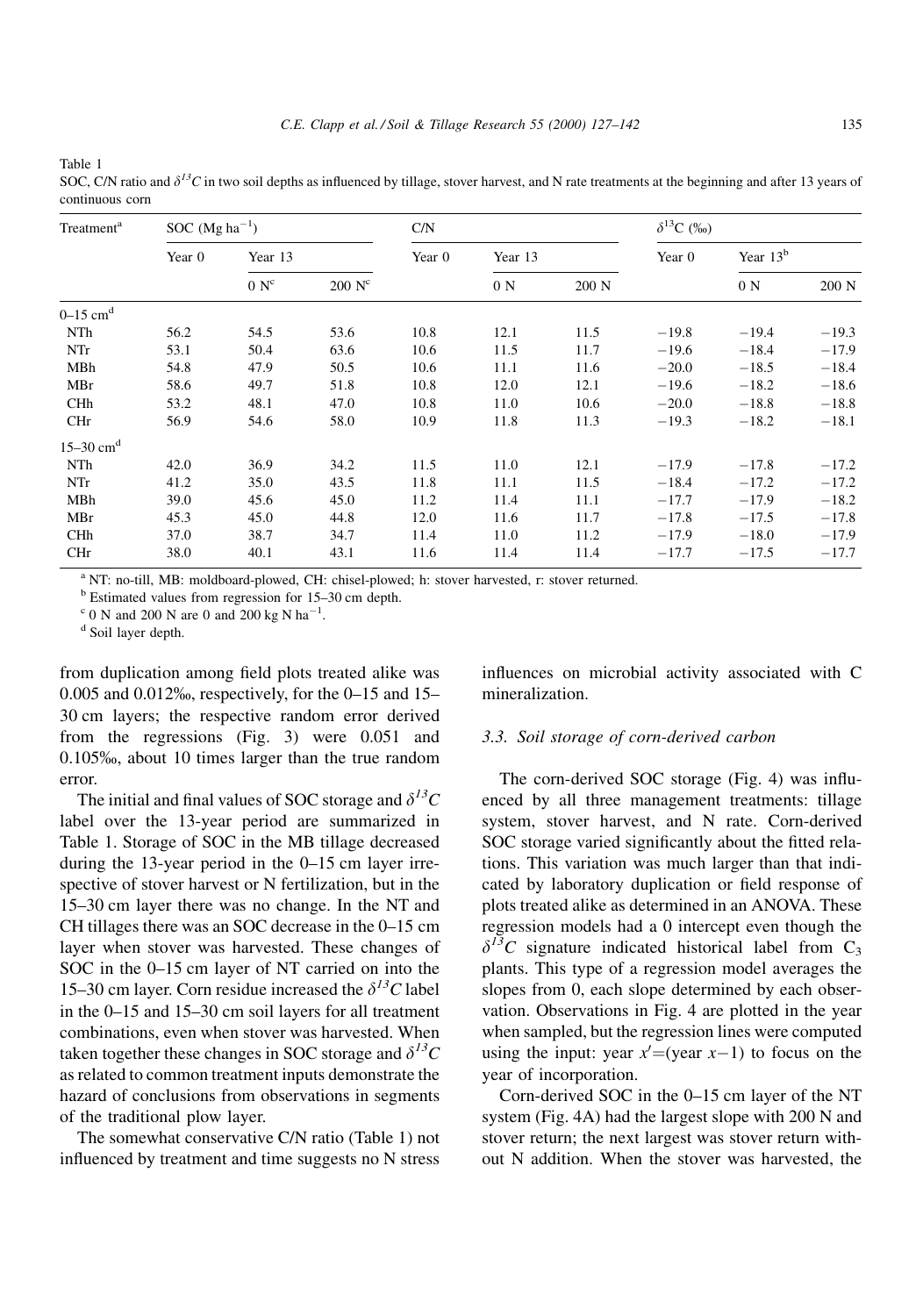

Fig. 4. Corn-derived SOC in: (A) 0-15 cm and (B) 15-30 cm depth over a 13-year period as influenced by tillage and N rate treatments with  $(\rightarrow)$  and without  $(\dots)$  stover return (N applied annually; regressions with  $p<0.05$  are statistically significant;  $x'=$ year  $x-1$ ).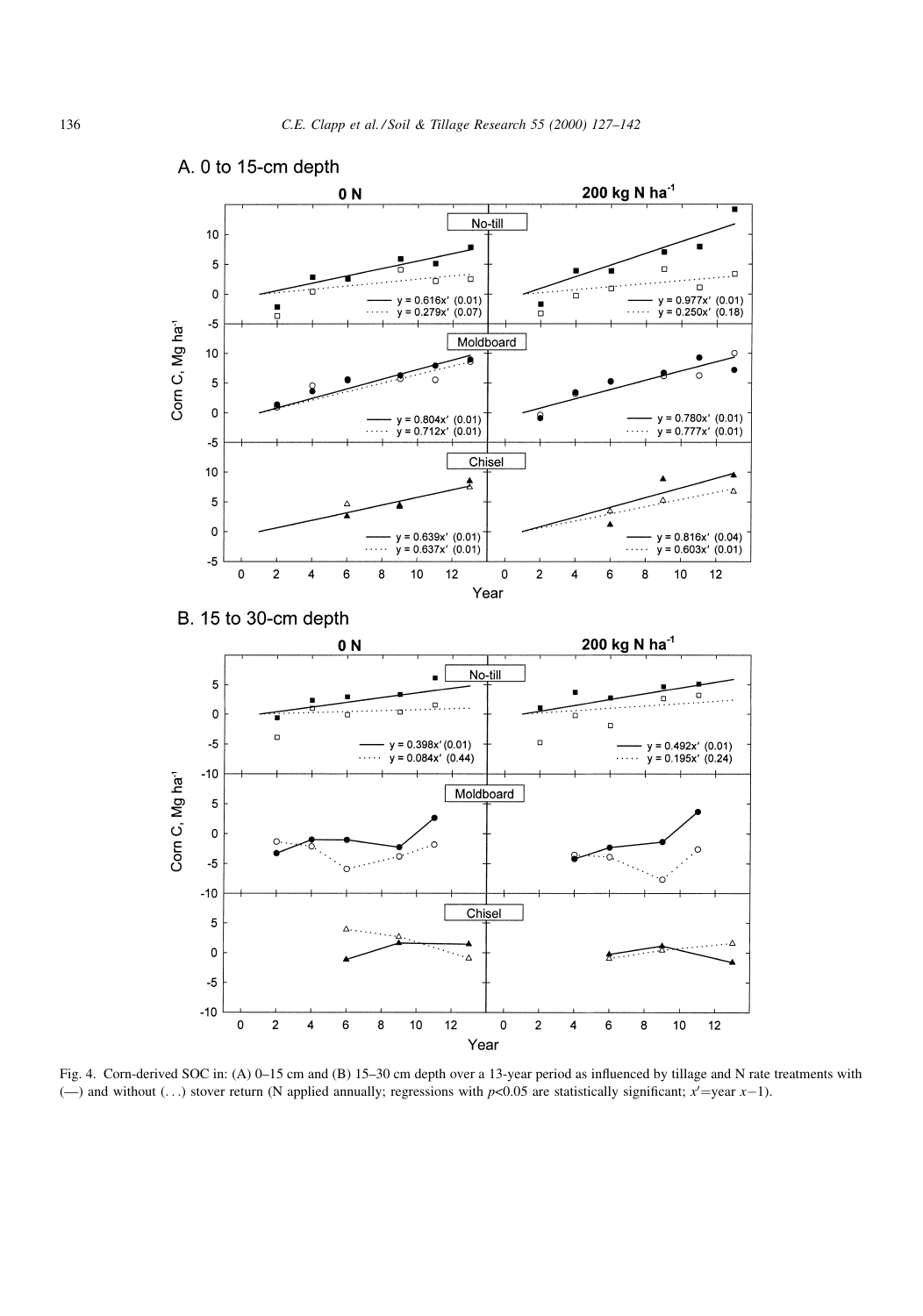corn-derived SOC was small irrespective of N rate. The stover harvest option in the MB and CH tillage systems did not influence soil storage of corn-derived SOC over time, but when averaged over the stover harvest option, there was a small increase in cornderived SOC in the CH and MB tillages when N was and was not applied, respectively.

Corn-derived SOC storage over time in the 15-30 cm layer (Fig. 4B) was less than in the  $0-15$  cm layer. In the NT tillage there was about the same maximum storage of  $5.0$  Mg ha<sup>-1</sup> at both N rates when stover was returned, but when stover was harvested the storage was only about 2 Mg ha<sup> $-1$ </sup> irrespective of N rate. Corn-derived SOC generally increased in the MB system only when stover was incorporated. There was a zero gain of SOC (Fig. 2B) and only a slight  $C_4$  label (Fig. 3B), even though there is mechanical placement of crop residues into the  $15-30$  cm layer. In the CH system there should be no significant gain of corn-derived SOC because CH tillage does not mechanically move crop residues into the 15–30 cm layer (Allmaras et al., 1996).

Table 2 contains estimates of corn residue returned in the two stover harvest options, the initial and final

SOC storage in the 0–30 cm layer, and the final SOC derived from corn residue, all as related to N fertilization and tillage treatments. The amount of corn-C returned when stover was not harvested is based upon the sum of measured stover yields  $(42 \text{ g kg}^{-1} \text{ C in the}$ corn residue) and an estimate of C in the root plus crown biomass. When stover was harvested only about 10 cm of stalk and crown remained. Beauchamp and Voroney (1994) concluded that corn roots including the stalk and crown may contain about 40% as much C as the stover. A harvest index (HI) of 0.45, and a root : shoot biomass ratio of 0.22 were assumed. The HI is the ratio of harvested grain to above-ground biomass. According to Buyanovsky and Wagner (1986) this 40% estimate for root structured C is conservative unless there is water stress. The estimated corn-C returned in the residue was in the sequence MB>CH>NT for both the stover harvest options (Table 2). There was an overall increase of biomass-C production in response to N fertilization. Except for the NTr and CHr treatments, SOC storage decreased over the 11-year period. The overall SOC loss was 5.6 Mg ha<sup>-1</sup> or 5.7% of the original average SOC of 98.9  $\text{Mg}$  ha<sup>-1</sup>.

Table 2

Corn-residue carbon returned, total SOC change, and corn-derived SOC over the 13-year period as influenced by tillage methods, stover management, and N rates

| Treatment <sup>a</sup> | C returned in<br>residue <sup>b</sup> (Mg ha <sup>-1</sup> ) |                    | SOC in 0–30 cm depth $(Mg ha^{-1})$ |       |         |       | Corn-derived SOC<br>in year $13d$ (Mg ha <sup>-1</sup> ) |            | Efficiency of returned<br>corn residue <sup>e</sup> (Mg ha <sup>-1</sup> ) |       |
|------------------------|--------------------------------------------------------------|--------------------|-------------------------------------|-------|---------|-------|----------------------------------------------------------|------------|----------------------------------------------------------------------------|-------|
|                        | $0 N^f$                                                      | 200 N <sup>f</sup> | Year $2^{\circ}$                    |       | Year 13 |       | 0 N                                                      | 200 N      | 0 N                                                                        | 200 N |
|                        |                                                              |                    | 0 N                                 | 200 N | 0 N     | 200 N |                                                          |            |                                                                            |       |
| NTh                    | 8.9                                                          | 10.9               | 107.0                               | 101.6 | 91.4    | 87.8  | 4.4(0.05)                                                | 4.3(0.05)  | 0.49                                                                       | 0.39  |
| NTr                    | 32.1                                                         | 42.8               | 89.1                                | 100.0 | 85.4    | 107.1 | 13.1(0.15)                                               | 16.0(0.15) | 0.41                                                                       | 0.37  |
| MBh                    | 10.7                                                         | 12.5               | 101.2                               | 109.8 | 93.5    | 95.5  | 8.3(0.09)                                                | 8.4(0.09)  | 0.78                                                                       | 0.67  |
| MBr                    | 37.0                                                         | 46.1               | 99.1                                | 96.8  | 94.7    | 100.4 | 9.7(0.10)                                                | 10.5(0.10) | 0.26                                                                       | 0.23  |
| <b>CHh</b>             | 9.8                                                          | 11.7               | 87.0                                | 93.5  | 86.8    | 81.7  | 9.1(0.10)                                                | 7.9(0.10)  | 0.93                                                                       | 0.67  |
| CHr                    | 34.1                                                         | 44.3               | 95.5                                | 97.5  | 94.7    | 101.1 | 8.7(0.09)                                                | 9.5(0.09)  | 0.26                                                                       | 0.21  |
| Standard error         | 0.30                                                         | 0.30               | 0.10                                | 0.10  | 0.10    | 0.10  | 1.98                                                     | 2.34       |                                                                            |       |

<sup>a</sup> NT: no-till, MB: moldboard-plowed, CH: chisel-plowed; h: stover harvested, r: stover returned.

<sup>b</sup> Estimated total corn-residue C returned; C return in the r treatment includes that from corn stover plus root biomass; C return in the h treatment is from root biomass; C in the root biomass, including the crown plus 10 cm of stalk not included in the stover biomass, estimated as 40% of that in the corn stover. Standard error for C returned estimated from standard error of stover yields, corrected for C content of residues (42%).<br><sup>c</sup> SOC at year 2 is shown since this is the first observed data in the MB and NT treatments after a previous growing season of stover

returned to the soil; in the CH treatment the year 2 data was estimated from the linear relation between years 1 and 6.<br>
<sup>d</sup> Based upon change in  $\delta^{13}C$  label of SOC since year 0. Parenthetical values are corn-derived

 $f$  0 N and 200 N are 0 and 200 kg N ha<sup>-1</sup>.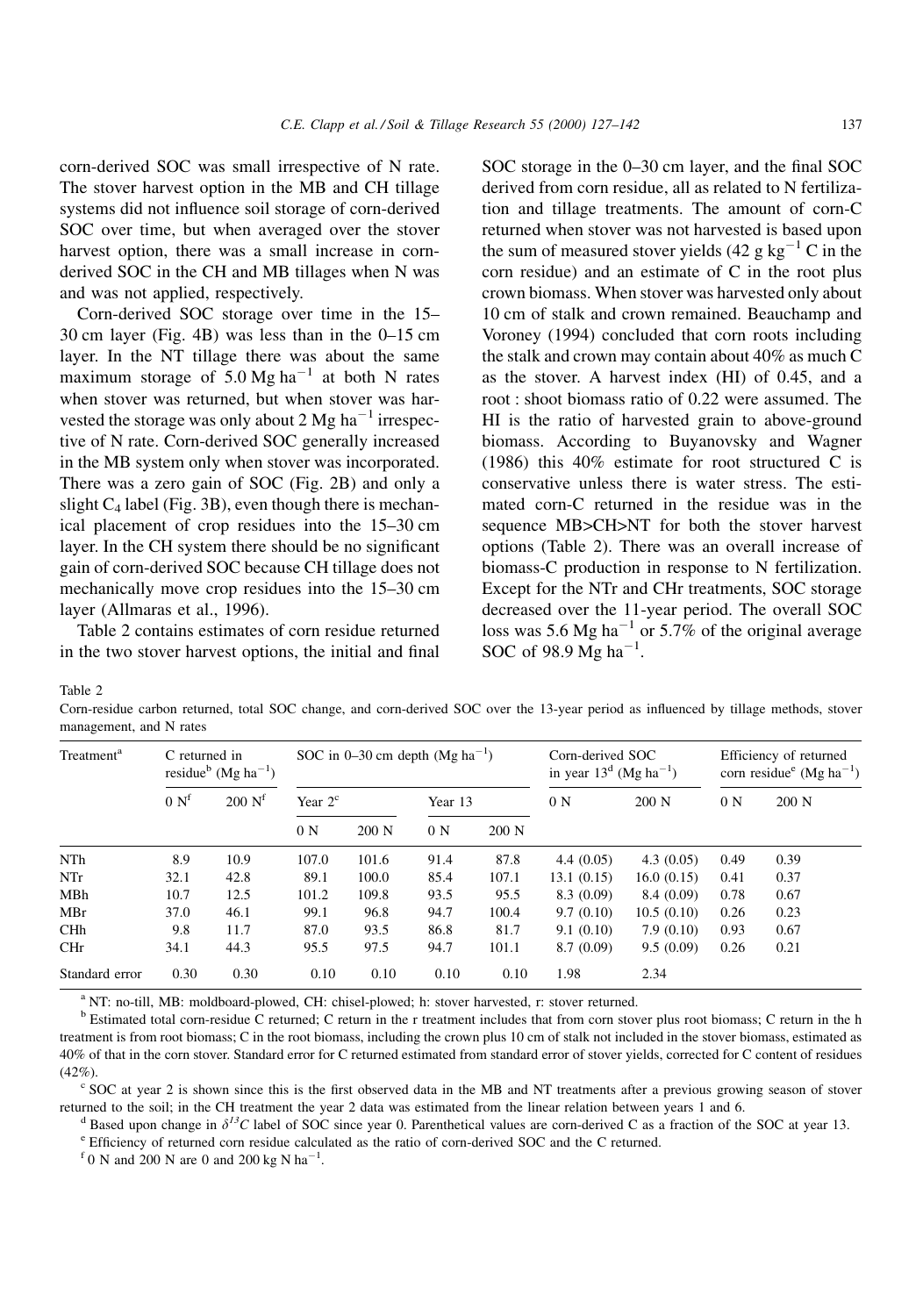Corn-derived SOC storage at the end of the 13-year period (see Eq. (2)) ranged from 4.3 to 16.0 Mg ha<sup>-1</sup>  $-$  it was mostly affected by tillage and stover management treatments. Nitrogen fertilization had a much smaller effect, even though it consistently increased corn residue production. The corn-derived SOC as a fraction of the SOC after 13 years was remarkably insensitive to N fertilizer treatment; these cornderived SOC fractions fell into three ranges, 0.05 for the NTh treatment, 0.15 for the NTr treatment, and 0.09–0.10 for all treatments with annual tillage.

The corn-derived SOC storages were estimated independently for each sampling (Figs. 2 and 3) using Eq. (2), but their estimated standard errors (Table 2) were derived from the slope estimates in Fig. 4. When the slopes were negative as in the  $15-30$  cm layer of the MB or CH treatments and  $r^2$  was small (Fig. 4B) a standard error could not be estimated. The standard error associated with the SOC storage in the 0-30 cm layer was derived from random error associated with field plots treated alike, so that original SOC associated with tillage and stover harvest treatments  $(Fig. 2)$  reflected true field variations.

Another fraction of merit for interpreting the C sink dynamic is the fraction that expresses corn-derived SOC relative to the amount of corn-C returned (Table 2). These fractions used published estimates of root-to-shoot C and ranged from 0.21 to 0.93. When N fertilizer was applied, the fractions are always smaller irrespective of stover harvest, i.e., a mean of 0.52 vs. 0.43 for 0 N and 200 N, respectively. When stover was harvested, the fraction of applied C in the corn-derived SOC was always larger than when the stover was not harvested; these fractions were 0.45, 0.73 and 0.81 when corn stover was harvested in the NT, MB and CH tillage systems, respectively, compared to 0.39, 0.24, and 0.23 when stover was not harvested. This array of measured corn-C retention relative to the input of corn-C shows a more accelerated decomposition of shoot than root C, as noted by Balesdent and Balabane (1996). It also shows that tillage systems and N rate impacted the relative recalcitrance of corn shoot and root tissue.

### 3.4. Dynamics of the relic SOC

Soil samples obtained from the same four alleyways between plots in 1980 and 1993 and analyzed for SOC had: 27.3, 26.5, and 37.0 Mg ha<sup>-1</sup> in the layers 0-7.5,  $7.5-15$ , and  $15-30$  cm in 1980, respectively. Corresponding SOC mass was 22.0, 25.5, and 30.4 Mg ha<sup> $-1$ </sup> in 1993. Losses of SOC during this period of summerfallow were 5.3, 1.0, and 6.6 Mg ha<sup>-1</sup> in the above, respective, layers, and  $12.9 \text{ Mg ha}^{-1}$  from the 0–30 cm layer. This was a larger loss than observed for any treatment in Table 1. The mean loss during corn cropping was 5.6 Mg ha<sup>-1</sup>. During this period the  $\delta^{13}C$  shifted from  $-19.7$  to  $-19.3\%$  in the 0-7.5 cm layer,  $-19.7$  to  $-19.2%$  in the 7.5-15 cm layer, and  $-17.9$  to  $-17.0\%$  in the 15-30 cm layer. An equation for conservation of labeled units was used to estimate that the C lost had a  $\delta^{13}$ C equal to  $-22.7\%$ , i.e., dominated by a  $C_3$  label.

Loss of the original SOC with a  $C_3$  label (Table 3) was less whenever the stover was returned, except for the nearly equal loss in the CH treatment with no N applied. When there was annual tillage and stover was harvested (CHh and MBh) and N was applied, significantly more  $C_3$ -labeled SOC was lost, but the addition of 200 kg N ha<sup>-1</sup> in the NTr treatment reduced the loss of the  $C_3$ -labeled SOC.

The half-life for decomposition of the  $C_3$ -labeled SOC provides some interesting treatment effects (Table 3). An exponential decay of the  $C_3$ -derived SOC was assumed:  $A_t = A_0 e^{-kt}$ ; where  $A_t$  and  $A_0$  are the SOC in the  $0-30$  cm layer in years 13 and 2, respectively,  $t$  the time in years, and  $k$  the decay constant. The mean  $k$  was 0.0147 indicating a halflife of 68 years; in the fallow treatment the half-life was 86 years. For the 12 treatment combinations (Table 3) the half-life ranged from 44 to 176 years.

The half-life of  $C_3$  carbon was extended by N fertilization in the NT and CH treatments when the stover was not harvested, but N fertilization in the MB treatment had no effect. This tillage differential effect on soil organic matter decomposition can be explained by laboratory observations of Green et al. (1995) in which N fertilization stimulated C mineralization from corn stover and reduced mineralization of soil organic matter. The MB treatment separated the recent stover addition from the surface applied N, while in the CH and NT treatments there was less separation. When stover was not returned, the N fertilizer had no effect on the half-life in the NT treatment, where the crown was often not disturbed and remained on the surface. In the MBh and CHh treatments N reduced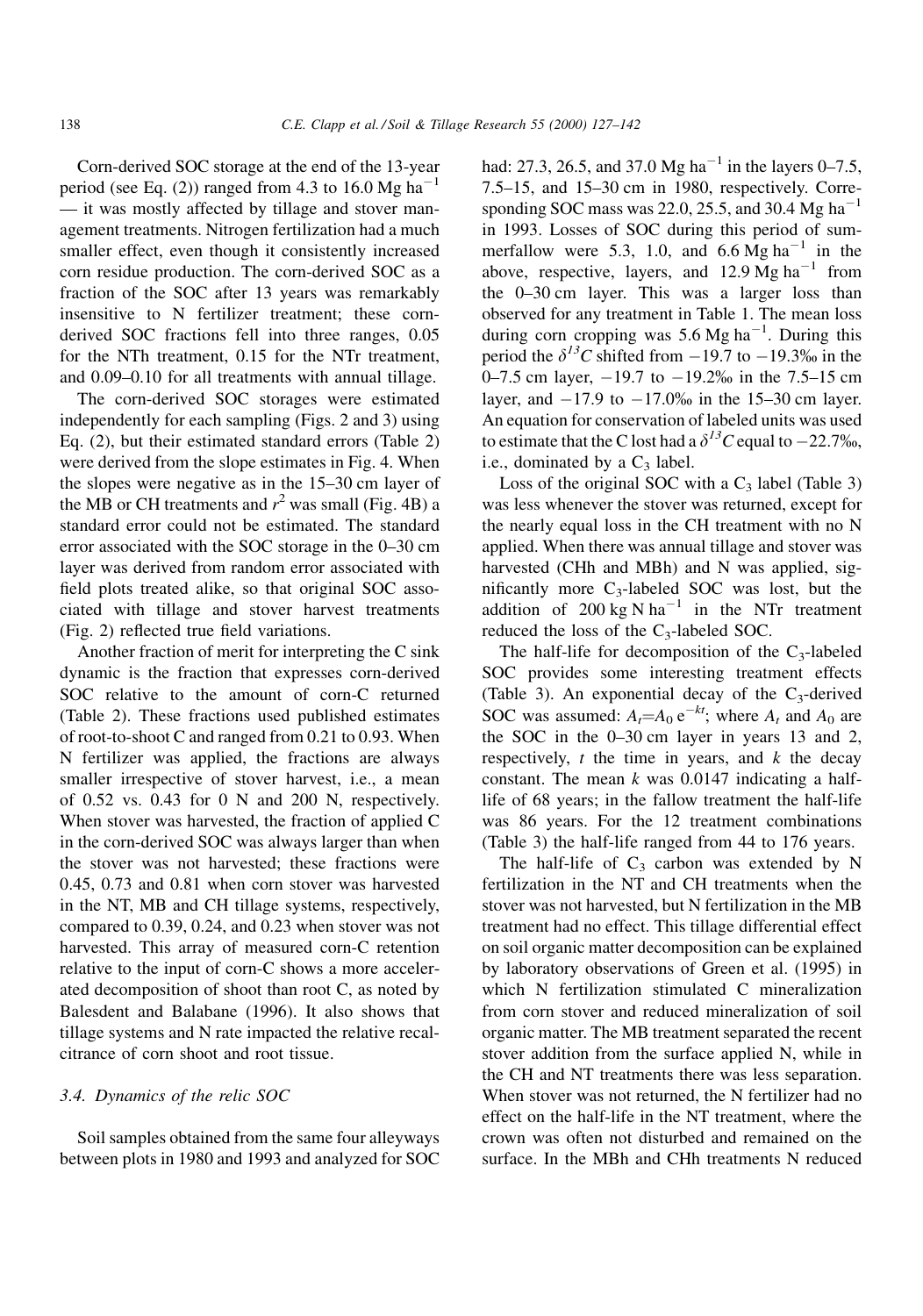Table 3

| Treatment <sup>a</sup> | Estimated C <sub>3</sub> -SOC lost <sup>b</sup> (Mg ha <sup>-1</sup> ) |       | Half-life of $C_3$ -SOC <sup>c</sup> (year) |       |
|------------------------|------------------------------------------------------------------------|-------|---------------------------------------------|-------|
|                        | 0 N                                                                    | 200 N | 0 N                                         | 200 N |
| NTh                    | 20.0                                                                   | 18.1  | 53                                          | 56    |
| NTr                    | 16.8                                                                   | 8.9   | 54                                          | 118   |
| MBh                    | 16.0                                                                   | 22.7  | 64                                          | 47    |
| MBr                    | 14.1                                                                   | 13.6  | 72                                          | 73    |
| CHh                    | 9.3                                                                    | 20.7  | 97                                          | 44    |
| CHr                    | 9.5                                                                    | 5.9   | 105                                         | 176   |
| Standard error         | 1.98                                                                   | 2.34  | 2.1                                         | 2.1   |

Relic SOC decomposition as determined from shifts in natural abundance of  $\delta^{13}C$  in soil as related to N rates, tillage methods, and stover harvest options during the 13-year continuous corn experiment

<sup>a</sup> NT: no-till, MB: moldboard-plowed, CH: chisel-plowed; h: stover harvested, r: stover returned.

 $b_{C_3}$ -SOC lost=SOC<sub>0</sub>–SOC<sub>t</sub>—corn-derived SOC, where SOC<sub>0</sub> and SOC<sub>t</sub> were measured in year 2 and year 13, respectively (see Table 2). <sup>c</sup> Based upon the first-order kinetic assumption for organic matter decomposition

the half-life, where contact between N fertilizer and crown was assured during every annual tillage. The mean half-life in the CH treatment was 83 years, whereas that in the other two tillage treatments was 62 years.

# 4. Discussion

# 4.1. SOC dynamics mediated by the  ${}^{13}C:{}^{12}C$  label

Five characteristics of SOC dynamics were measured in each of the 12 treatment inputs (N variable, stover harvest option, and three tillage systems) as derived from  $\delta^{13}\overline{C}$  and total C in continuous corn. The original  $\delta^{13}C$  label in the soil reflected a strong C<sub>3</sub> input of  $-19.8$  and  $-18.0\%$  in the 0-15 and 15-30 cm layers, respectively. The mean SOC mass in the 0-30 cm depth was relatively high in 1980 because of past management history.

The mass of SOC increased in all three tillage treatments only with N fertilization and when stover was not harvested, but these increases were less than 7% after 13 years of continuous corn; the initial SOC mass was  $98 \text{ Mg ha}^{-1}$ . Other continuous corn field trials with a  $\delta^{13}$ C measurement (Balesdent et al., 1988, 1990; Angers et al., 1995; Gregorich et al., 1995, 1996; Balesdent and Balabane, 1996) estimated continuous corn label in soils ranging from 36 to 122 Mg ha<sup> $-1$ </sup> SOC. Gregorich et al. (1996) measured a 32% loss of SOC with an N rate of 128 kg ha<sup>-1</sup>

compared to a 38% loss without N fertilization; stover was not harvested in their 32-year field trial starting with  $118 \text{ Mg ha}^{-1}$  SOC. Angers et al. (1995) measured a 20% loss of the original 83 Mg ha<sup>-1</sup> of SOC when stover was harvested and 180 kg N ha<sup>-1</sup> was applied over a 11-year period; moldboard-, tine-, and ridge-tillage treatments all had similar losses. Balesdent et al. (1990) showed about an 8% gain over the 36 Mg ha<sup> $-1$ </sup> initial SOC; tine- and no-tillage provided larger gains than moldboard tillage. They did not harvest stover and had a moderate N fertilization rate.

Corn-derived SOC in our experiment ranged from  $0.05$  to  $0.15$  of the final SOC mass (Table 2) and was sensitive to tillage system; without stover harvest the corn-derived fraction of final SOC increased only in the NT treatment. When adjusted linearly for length of continuous corn history to 12 years as in Table 2, the literature suggests that the corn-derived SOC fraction ranged from 0.07 when stover was harvested and  $180 \text{ kg N} \text{ ha}^{-1}$  was applied (Angers et al., 1995) to about 0.12 when moldboard tilled and a high rate of N was used (Gregorich et al., 1995, 1996). With similar experimental inputs to Gregorich et al. (1995), but a smaller initial SOC mass, Balesdent et al. (1990) noted a fraction closer to 0.20.

The  $\delta^{13}C$  analysis was used to separate any SOC mass change into the corn-derived gain and the relic  $C_3$  (previous label) loss components (Table 3). Stover harvest shortened the half-life about 7% without N fertilization, but with N fertilization, stover harvest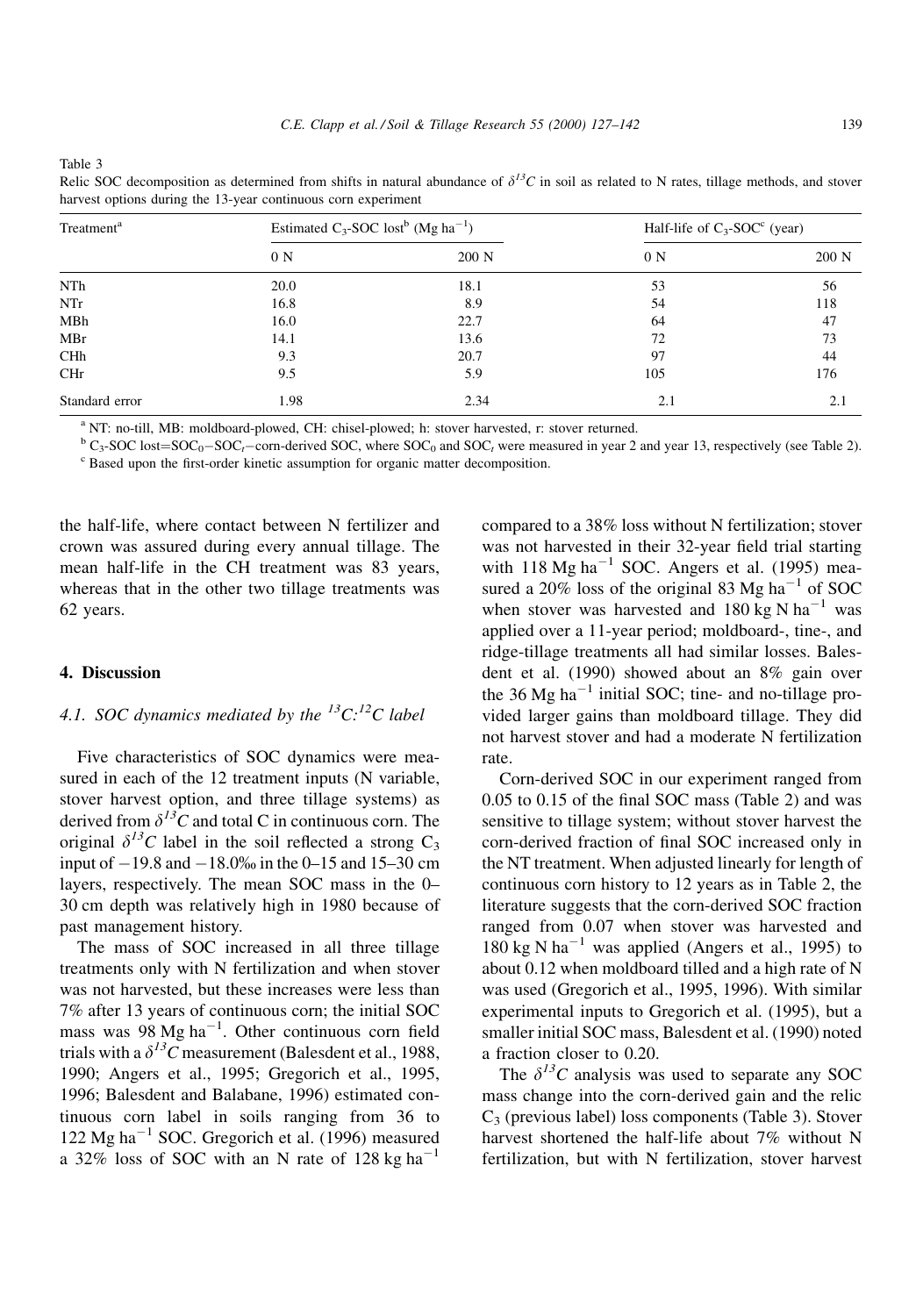reduced the half-life by 56%. When stover was not harvested, N application markedly extended the halflife of the  $C_3$ -derived SOC in the NT and CH, but there was no effect in the MB treatment. This is an intimate fertilizer-corn residue contact effect. Gregorich et al. (1996) also observed no N effect where MB was the only tillage tested. The 30% longer half-life for the  $C_3$ derived SOC in CH compared to the NT and MB treatments agrees with Balesdent et al. (1990) showing a half-life of 88 years for a tine (chisel-like) tillage and a mean of 42 years for NT and MB. Nearly all the decomposition half-lives estimated from the shift in the natural abundance  $\delta^{13}C$  (Gregorich et al., 1995) are smaller than the average of 68 years estimated from Table 2. These effects of N on soil organic matter decomposition provide guidelines about N amount when considering stover management options, and also about the impact of intimate N fertilizer contact with corn stover.

### 4.2. Efficiency of corn biomass return

The ratio of corn-derived SOC and the corn biomass introduced into the soil (including the below ground import) has great merit to evaluate soil management of the C sink, but the ratio is tenuous because root import of  $C$  is being estimated in the field. Although there were differences of estimating root import of C, the ratio varied from 0.09 to 0.29 (Balesdent et al., 1990; Angers et al., 1995; Gregorich et al., 1995, 1996; Balesdent and Balabane, 1996). When stover was harvested, ratios of 0.38 (Balesdent and Balabane, 1996) and 0.29 (Angers et al., 1995) were observed, but without stover harvest, a ratio of 0.11 was observed (Balesdent and Balabane, 1996). Balesdent et al. (1990) observed a smaller ratio with no-tillage than with tine and moldboard tillage; Gregorich et al. (1996) observed a somewhat minor ratio decrease when N was applied in a moldboard-tillage system.

A recalcitrance index for the accumulation of cornderived SOC in root compared to shoot tissue was estimated from the difference in corn-derived SOC in the two stover harvest options. This ratio was sensitive to tillage treatment, but not N rate (Table 2). In the NT treatment the ratio was 0.4; in the MB and CH treatments the ratio was 4.8. Undoubtedly the reduced exposure of the shoot tissue in the NT caused a recalcitrance different from that in the annual tillage

treatments where shoot and root are exposed to nearly the same decomposition environment. Balesdent and Balabane (1996) estimated the root tissue to be 1.56 times more resistant than shoot tissue in a continuous corn field trial with a moderate N fertilization and MB tillage. The disparity of recalcitrance index in the MB treatment between experiments appears excessively large.

The efficiency of returned corn residue was estimated using directly measured stover biomass without including the crown (Table 2). An HI of 0.45 and a root : shoot ratio of 0.22 were used for all 12 treatments based upon field observed root biomass recovered. Root and shoot biomass measurements in corn as related to long-term N fertilization (Huggins and Fuchs, 1997) indicated that N stress reduces the HI and the root : shoot ratio, such that the efficiency ratio would be increased somewhat more in the 200 N compared to the 0 N rate. Corn root and shoot measurements (unpublished data) in four different cultivars in a Normania clay loam indicated a root : shoot ratio of 0.35, assuming that C input to the soil consists of two equal components: recoverable root biomass and rhizodeposition. If a larger HI were used, all of the efficiency ratios would be reduced.

In these experiments, Dowdy et al. (1988) noted differences in corn rooting as related to tillage and corn stover harvest option. Some of these differences occurred below 30 cm, deep enough to evade any influence on measurements in Tables 2 and 3. However, the uniformly low soil BD (Fig. 1) does not suggest significant rooting differences due to tillage. Any tillage system effects on the C return via the root : shoot ratio are unlikely to change conclusions about the efficiency of corn residue on the amount of corn-derived SOC. The large differences among the ratios suggest that more evaluation is required of recalcitrance of root tissue and how it is influenced by tillage. An independent estimate of root exudation and rhizodeposition is needed to obtain rational measures of 'efficiency of returned corn residue' in Table 3.

### 5. Summary and conclusions

SOC and natural abundance <sup>13</sup>C, as measured in long-term field experiments, are sensitive to tillage,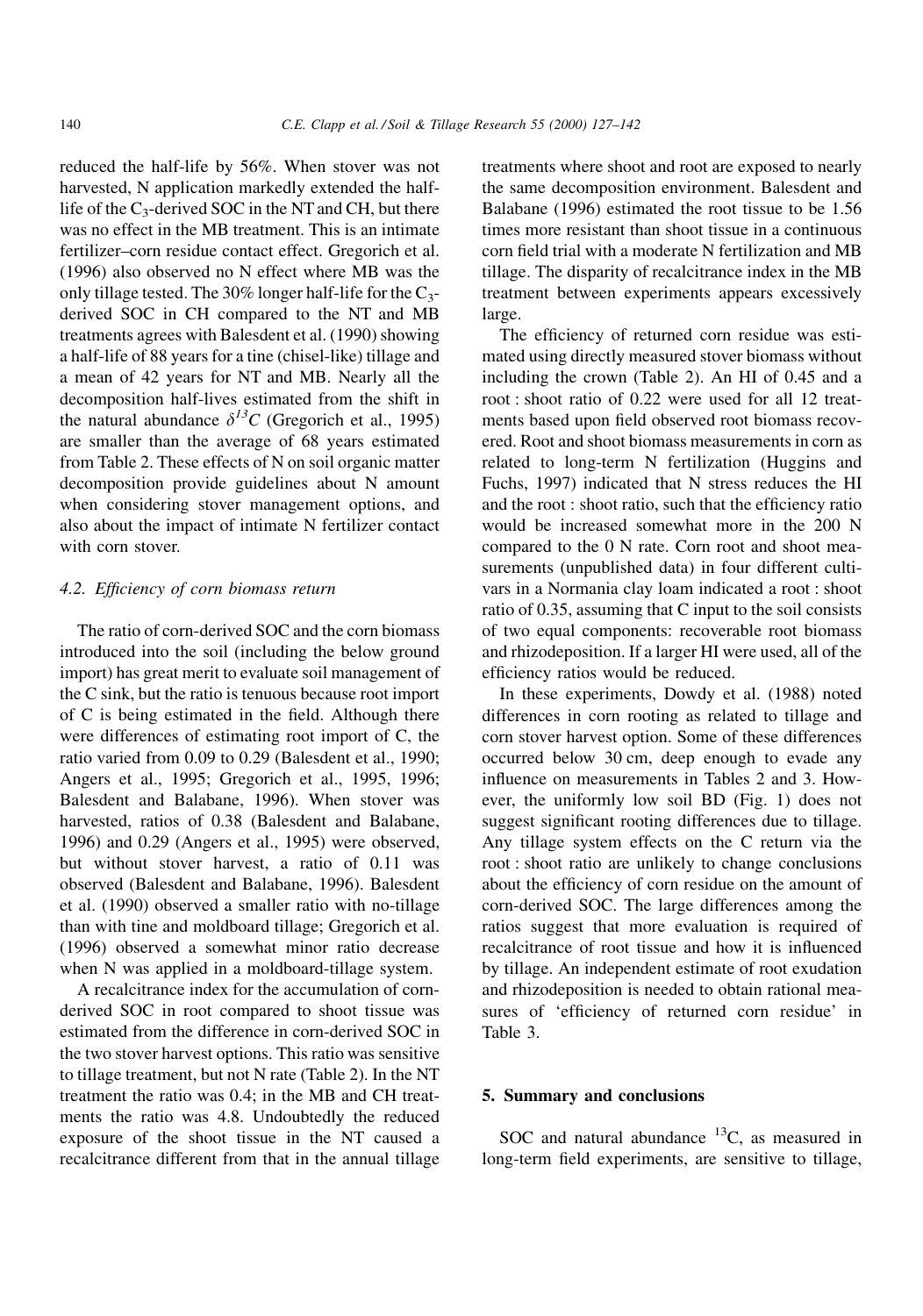stover and N management. The 13-year field experiment on a Waukegan silt loam soil involved three tillage systems (NT, MB, and CH), two stover options (returned or harvested), and two N rates (0 and  $200 \text{ kg N} \text{ ha}^{-1}$ ).

- 1. All three tillage treatments showed a distinctly lower BD at lower depths when the stover was returned, with no effect of N rate; nearer to the surface, BD were somewhat higher where stover was harvested.
- 2. Storage of SOC in the  $0-15$  cm layer over the 13year period changed little for both the 0 and  $200 \text{ kg N} \text{ ha}^{-1}$  rates. Of the three tillage treatments, NT showed the least change from the original SOC storage. Different temporal patterns of SOC content in the  $0-15$  and  $15-30$  cm layers among tillage treatments are consistent with cropresidue incorporation.
- 3. With stover harvest and N fertilizer addition, SOC storage in the MB treatment decreased during the 13-year period in the  $0-15$  cm layer, but with stover return, N addition was required to increase residue production and thus increase SOC storage in the NT and CH treatments. Storage of SOC in the 15–30 cm layer remained steady or increased whenever the stover was returned and there was mechanical or faunal activity to place the residue into this layer. Soil  $\delta^{13}C$  values generally increased as a linear function in both the  $0-15$ and 15-30 cm layers throughout the 13-year period. The slope of these linear regressions showed differences of  $\delta^{13}C$  temporal response related to tillage system, stover management, and N rate, as well as soil depth.
- 4. The amount of corn residue in SOC storage was influenced by all three management factors of tillage system, stover management, and N rate. Corn-derived SOC in the  $0-15$  cm depth of the NT system was largest with 200 N and no stover harvest; the next largest was stover return without N addition. The residue option in MB and CH tillage systems did not influence corn-derived SOC storage, but there was a small increase for these two tillage treatments when N was applied. Corn-derived SOC in the  $15-30$  cm depth was less and more variable, especially for the annuallytilled treatments.
- 5. The half-life for the original or relic SOC with a  $C_3$ -label was longer when stover was returned, shortened when N was applied and stover was harvested in the annual tillage systems, and sharply lengthened by N rate when stover was returned and the N fertilizer was at least partially mixed with the corn stover as in NT and CH. The half-life for decomposition of the  $C_3$ -labeled SOC showed a range from 44 to 176 years for the 12 treatment combinations with an average of 68 years.
- 6. The ratio of corn-derived SOC and corn biomass introduced into the soil has great merit to evaluate soil management of the C sink, but the ratio is tenuous unless root contribution of C can be better estimated. Large differences in the root : shoot ratios suggest that further evidence is required to evaluate decomposition of root, shoot, and crown tissues and the influence by tillage.

### Acknowledgements

We thank Steve Copeland, Christara Hormann, and Margaret Miller for technical assistance. This is contribution No. 991250077 of the Minnesota Agric. Exp. Stn. Journal Series.

### References

- Allmaras, R.R., Pikul Jr., J.L., Kraft Jr., J.M., Wilkins, D.E., 1988. A method for measuring incorporated crop residue and associated soil properties. Soil Sci. Soc. Am. J. 52, 1129-1133.
- Allmaras, R.R., Copeland, S.M., Copeland, P.J., Oussible, M., 1996. Spatial relations between oat residue and ceramic spheres when incorporated sequentially by tillage. Soil Sci. Soc. Am. J. 60, 1209±1216.
- Angers, D.A., Voroney, R.P., Cote, D., 1995. Dynamics of soil organic matter and corn residues affected by tillage practices. Soil Sci. Soc. Am. J. 59, 1311-1315.
- Balesdent, J., Balabane, M., 1996. Major contribution of roots to soil carbon storage inferred from maize cultivated soils. Soil Biol. Biochem. 28, 1261-1263.
- Balesdent, J., Mariotti, A., Guillet, B., 1987. Natural <sup>13</sup>C abundance as a tracer for studies of soil organic matter dynamics. Soil Biol. Biochem. 19, 25-30.
- Balesdent, J., Wagner, G.H., Mariotti, A., 1988. Soil organic matter turnover in long-term field experiments as revealed by  $^{13}$ C natural abundance. Soil Sci. Soc. Am. J. 52, 118-124.